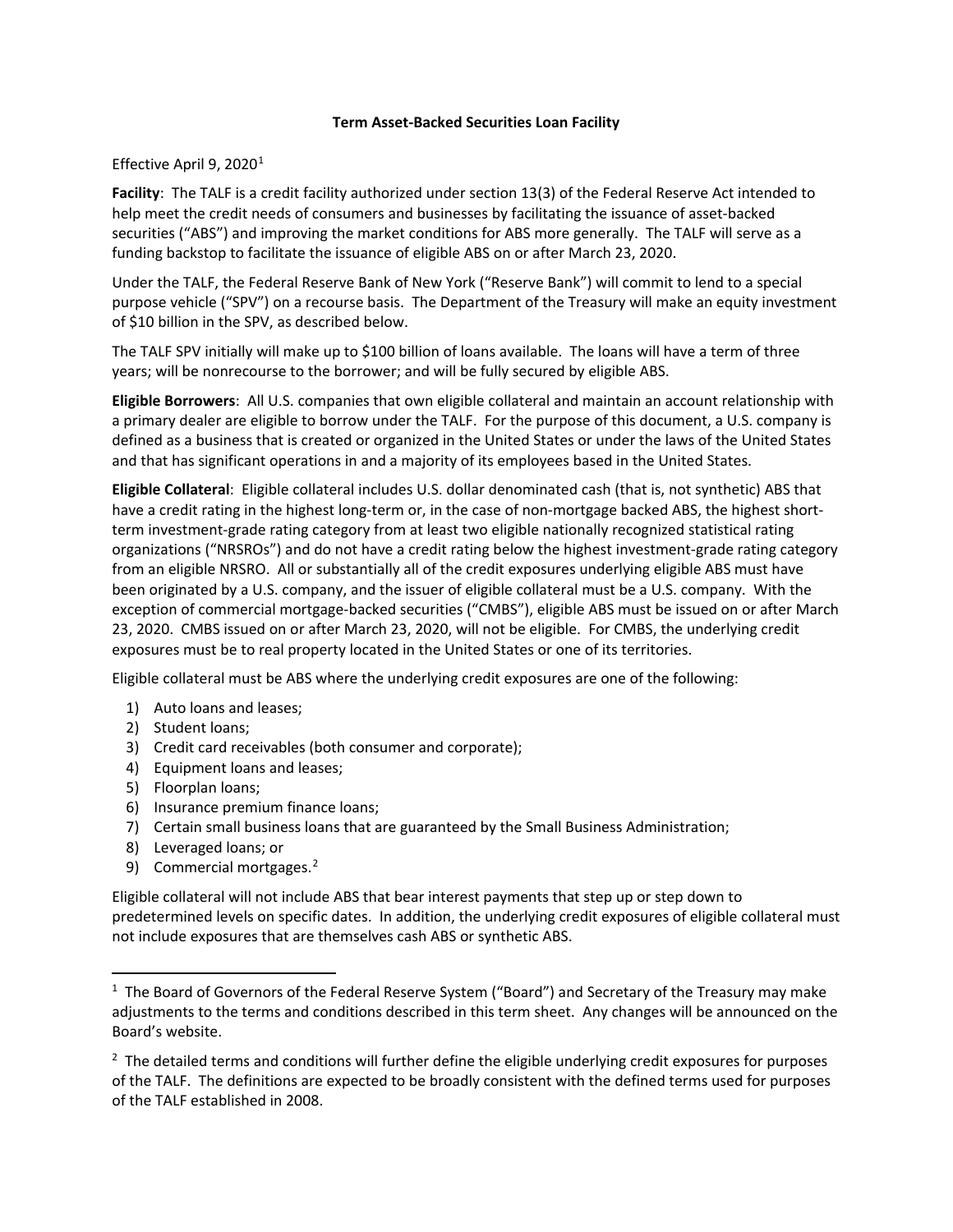To be eligible collateral, all or substantially all of the underlying credit exposures must be newly issued, except for legacy CMBS.

The feasibility of adding other asset classes to the facility or expanding the scope of existing asset classes will be considered in the future.

**Conflicts of interest:** Eligible borrowers and issuers of eligible collateral will be subject to the conflicts of interest requirements of section 4019 of the CARES Act.

**Restriction on single-asset single-borrower ("SASB") CMBS and commercial real estate collateralized loan obligations ("CRE CLOs")**: SASB CMBS and CRE CLOs will not be eligible collateral.

**Restrictions on CLO loan substitution**: Only static CLOs will be eligible collateral.

**Collateral Valuation**: Haircut schedule is below. The haircut schedule is consistent with the haircut scheduled used for the TALF established in 2008.

**Pricing**: For CLOs, the interest rate will be 150 basis points over the 30-day average secured overnight financing rate ("SOFR"). For SBA Pool Certificates (7(a) loans), the interest rate will be the top of the federal funds target range plus 75 basis points. For SBA Development Company Participation Certificates (504 loans), the interest rate will be 75 basis points over the 3-year fed funds overnight index swap ("OIS") rate.

For all other eligible ABS with underlying credit exposures that do not have a government guarantee, the interest rate will be 125 basis points over the 2-year OIS rate for securities with a weighted average life less than two years, or 125 basis points over the 3-year OIS rate for securities with a weighted average life of two years or greater. The pricing for other eligible ABS will be set forth in the detailed terms and conditions.

**Fees**: The SPV will assess an administrative fee equal to 10 basis points of the loan amount on the settlement date for collateral.

**Maturity**: Each loan provided under this facility will have a maturity of three years.

**Investment by the Department of the Treasury**: The Department of the Treasury, using the Exchange Stabilization Fund, will make an equity investment of \$10 billion in the SPV.

**Non-Recourse**: Loans made under the TALF are made without recourse to the borrower, provided the requirements of the TALF are met.

**Prepayment**: Loans made under the TALF will be pre-payable in whole or in part at the option of the borrower, but substitution of collateral during the term of the loan generally will not be allowed.

**Program Termination**: No new credit extensions will be made after September 30, 2020, unless the TALF is extended by the Board of Governors of the Federal Reserve System and the Department of the Treasury.

**Other Terms and Conditions**: More detailed terms and conditions will be provided at a later date, primarily based off of the terms and conditions used for the 2008 TALF. In addition, the Federal Reserve reserves the right to review and make adjustments to these terms and conditions – including size of program, pricing, loan maturity, collateral haircuts, and asset and borrower eligibility requirements – consistent with the policy objectives of the TALF.